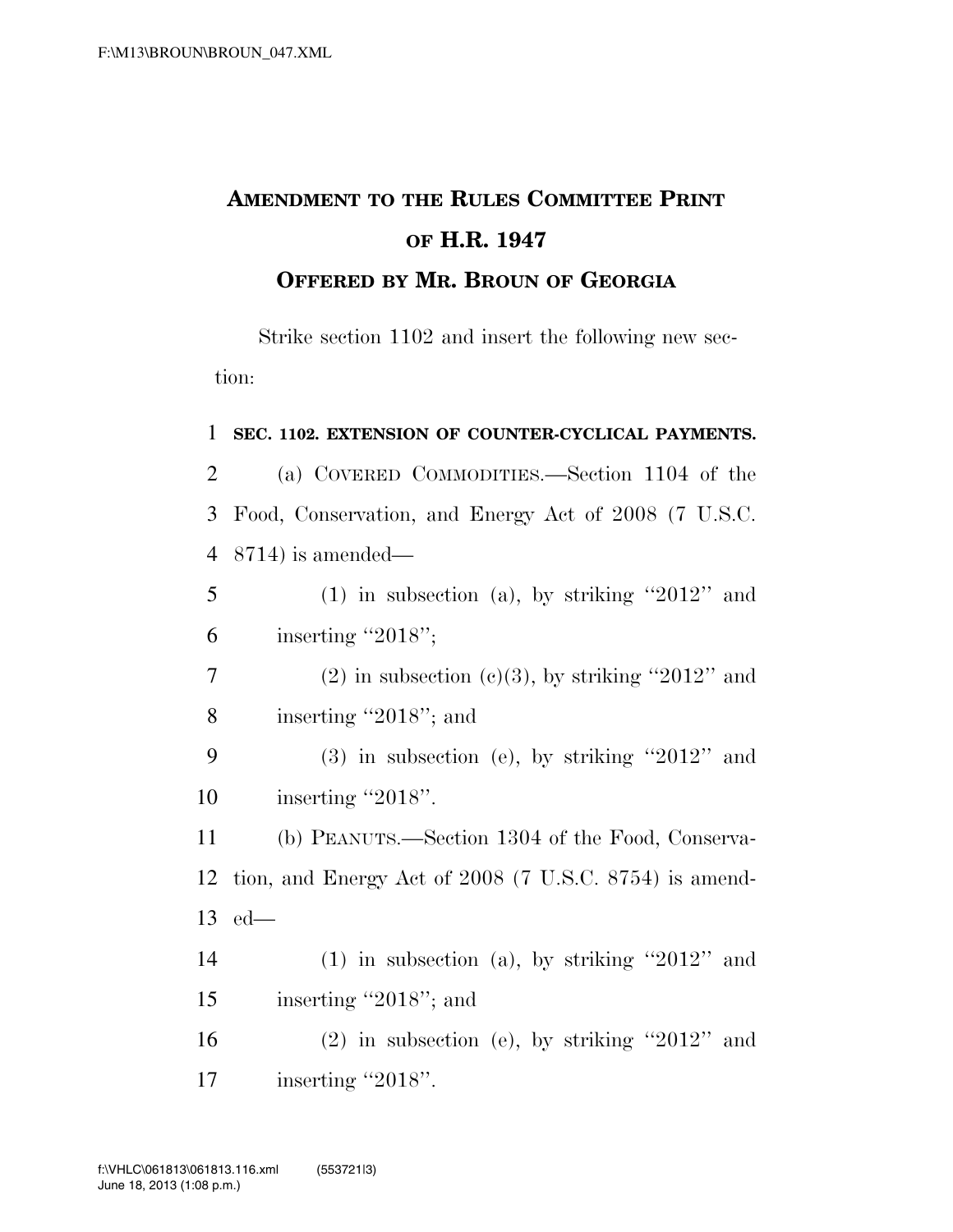Strike section 1103 and insert the following new section:

| $\mathbf{1}$   | SEC. 1103. EXTENSION OF AVERAGE CROP REVENUE ELEC- |
|----------------|----------------------------------------------------|
| $\overline{2}$ | TION PROGRAM.                                      |
| 3              | Section 1105 of the Food, Conservation, and Energy |
| $\overline{4}$ | Act of $2008$ (7 U.S.C. 8715) is amended—          |
| 5              | $(1)$ in subsection $(a)(1)$ —                     |
| 6              | $(A)$ by striking "a 20-percent reduction in       |
| $\overline{7}$ | direct payments under section 1103 or 1303         |
| 8              | and";                                              |
| 9              | (B) by striking "2009, 2010, 2011, and             |
| 10             | $2012"$ and inserting "2009 through $2018"$ ; and  |
| 11             | $(C)$ by striking "2012 erop year" and in-         |
| 12             | serting "2018 crop year";                          |
| 13             | $(2)$ in subsection (b), by striking "2012" both   |
| 14             | places it appears and inserting "2018";            |
| 15             | (3) in subsection (d)(1)(B), by striking "2012"    |
| 16             | and inserting "2018"; and                          |
| 17             | $(4)$ in subsection $(g)$ —                        |
| 18             | $(A)$ by striking "2012 erop years" and in-        |
| 19             | serting "2018 crop years"; and                     |
| 20             | (B) in paragraph $(2)(B)$ , by striking            |
| 21             | "2012 crop year" and inserting "2012 through       |
| 22             | $2018$ crop years".                                |